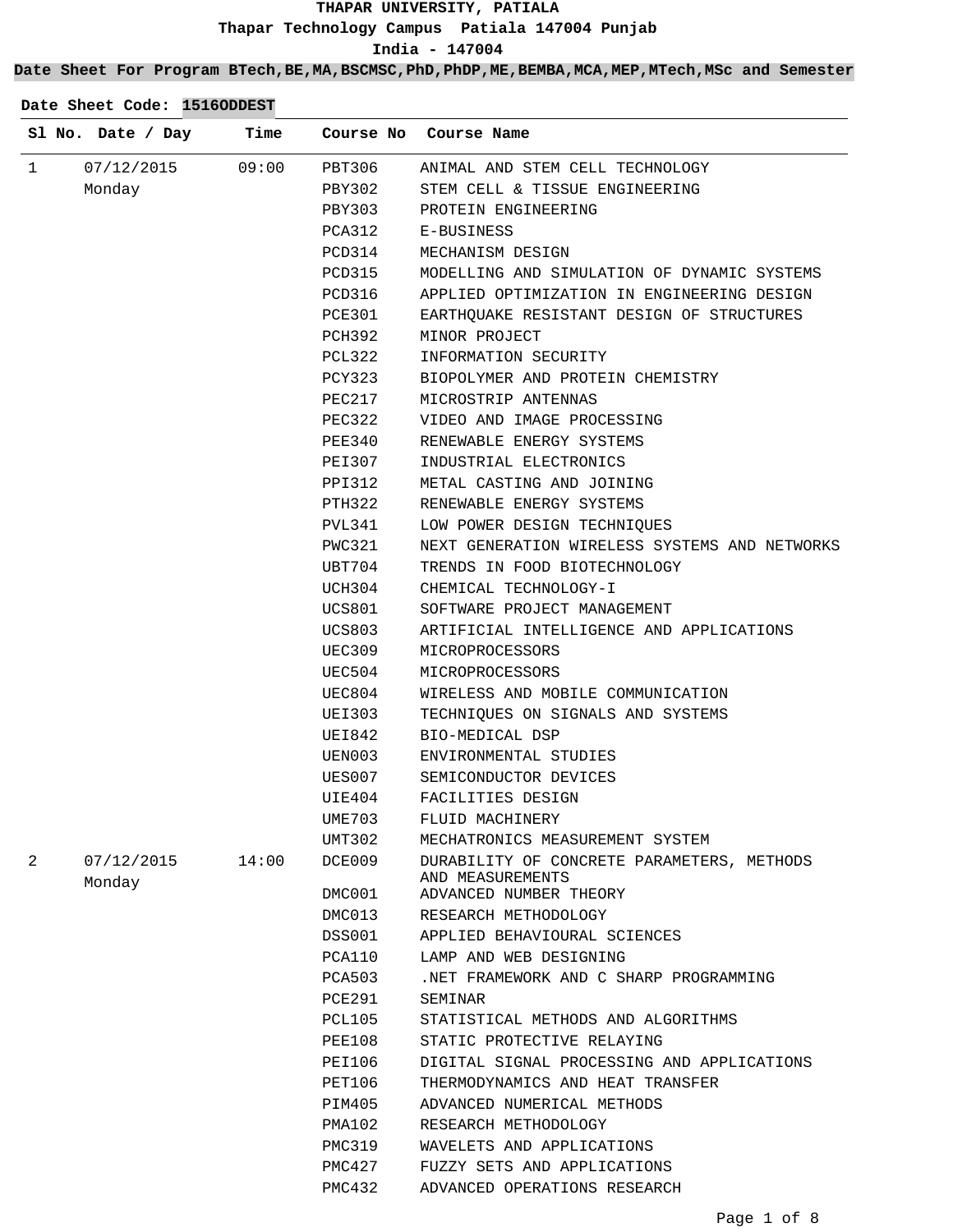#### **Date Sheet For Program BTech,BE,MA,BSCMSC,PhD,PhDP,ME,BEMBA,MCA,MEP,MTech,MSc and Semester**

|                | Sl No. Date / Day | Time  | Course No     | Course Name                                                     |
|----------------|-------------------|-------|---------------|-----------------------------------------------------------------|
| $\overline{2}$ | 07/12/2015        | 14:00 | <b>PME105</b> | MATHEMATICAL AND STATISTICAL METHODS                            |
|                | Monday            |       | PMP105        | RESEARCH METHODS, STATISTICS AND ETHICAL<br>ISSUES IN PSYCHOLOG |
|                |                   |       | PPE103        | INTELLIGENT COMPUTATIONAL TECHNIQUES                            |
|                |                   |       | PSE102        | SOFTWARE DESIGN AND CONSTRUCTION                                |
|                |                   |       | PVL110        | VLSI ARCHITECTURES                                              |
|                |                   |       | PWC104        | STOCHASTIC PROCESSES AND INFORMATION THEORY                     |
|                |                   |       | UBT507        | SUMMER ASSIGNMENT                                               |
|                |                   |       | UCE504        | STEEL STRUCTURE DESIGN - I                                      |
|                |                   |       | UCH501        | CHEMICAL REACTION ENGINEERING-I                                 |
|                |                   |       | UEE504        | POWER ELECTRONICS                                               |
|                |                   |       | UIE408        | ADVANCED MANUFACTURING PROCESSES                                |
|                |                   |       | UTA007        | COMPUTER PROGRAMMING - I                                        |
| 3              | 08/12/2015        | 09:00 | PCY307        | CATALYSIS AND REAGENTS                                          |
|                | Tuesday           |       | UCH701        | CATALYTIC PROCESSES                                             |
|                |                   |       | <b>UEC503</b> | INFORMATION THEORY AND CODING                                   |
|                |                   |       | UME704        | HEAT AND MASS TRANSFER                                          |
|                |                   |       | UMT721        | MODELING AND SIMULATION OF PHYSICAL SYSTEM                      |
| 4              | 08/12/2015        | 14:00 | PCY201        | ELECTROCHEMISTRY AND THERMODYNAMICS                             |
|                | Tuesday           |       | PEC108        | EMBEDDED SYSTEM DESIGN                                          |
|                |                   |       | UEC613        | LINEAR INTEGRATED CIRCUIT ANALYSIS                              |
|                |                   |       | UMA001        | MATHEMATICS - I                                                 |
|                |                   |       | UMA003        | MATHEMATICS-I                                                   |
| 5              | 09/12/2015        | 09:00 | PBT305        | PLANT BIOTECHNOLOGY                                             |
|                | Wednesday         |       | PCA307        | ADVANCED JAVA PROGRAMMING                                       |
|                |                   |       | <b>PCY316</b> | CHEMICAL KINETICS AND SURFACE CHEMISTRY                         |
|                |                   |       | PIN314        | ADVANCED RAILWAY AND AIRPORT ENGINEERING                        |
|                |                   |       | PMC306        | PROBABILITY AND STATISTICS                                      |
|                |                   |       | PPH303        | SEMICONDUCTOR PHYSICS                                           |
|                |                   |       | UCE302        | ARCHITECTURE AND BUILDING DRAWINGS                              |
|                |                   |       | UCE722        | CONSTRUCTION MATERIALS AND TECHNIQUES                           |
|                |                   |       | UCH302        | PROCESS FLUID MECHANICS                                         |
|                |                   |       | <b>UCS306</b> | COMPONENT BASED DEVELOPMENT                                     |
|                |                   |       | UCS852        | SOFTWARE VERIFICATION AND VALIDATION                            |
|                |                   |       | UEC304        | ELECTRONIC DEVICES AND CIRCUITS                                 |
|                |                   |       | UEC401        | ANALOG COMMUNICATION SYSTEMS                                    |
|                |                   |       | UEC802        | FIBER OPTIC COMMUNICATION                                       |
|                |                   |       | UEE843        | POWER SYSTEM PLANNING                                           |
|                |                   |       | UEI201        | ANALOG ELECTRONIC DEVICES AND CIRCUITS                          |
|                |                   |       | UME305        | MACHINE DRAWING                                                 |
|                |                   |       | UME701        | ADVANCE MACHINE DESIGN                                          |
| 6              | 09/12/2015        | 14:00 | PBC103        | BIOINORGANIC AND BIOPHYSICAL CHEMISTRY                          |
|                | Wednesday         |       | PBT108        | MICROBIOLOGY                                                    |
|                |                   |       | PBY104        | APPLIED IMMUNOLOGY AND VACCINE TECHNOLOGY                       |
|                |                   |       | PCA108        | DISCRETE MATHEMATICS                                            |
|                |                   |       | PCA501        | INFORMATION AND SOFTWARE SECURITY                               |
|                |                   |       | PCD103        | MECHATRONICS                                                    |
|                |                   |       | PCD108        | MACHINE TOOL DESIGN                                             |
|                |                   |       | PCE103        | ADVANCED STRUCTURAL DESIGN                                      |
|                |                   |       | PCH114        | BIOPROCESS ENGINEERING                                          |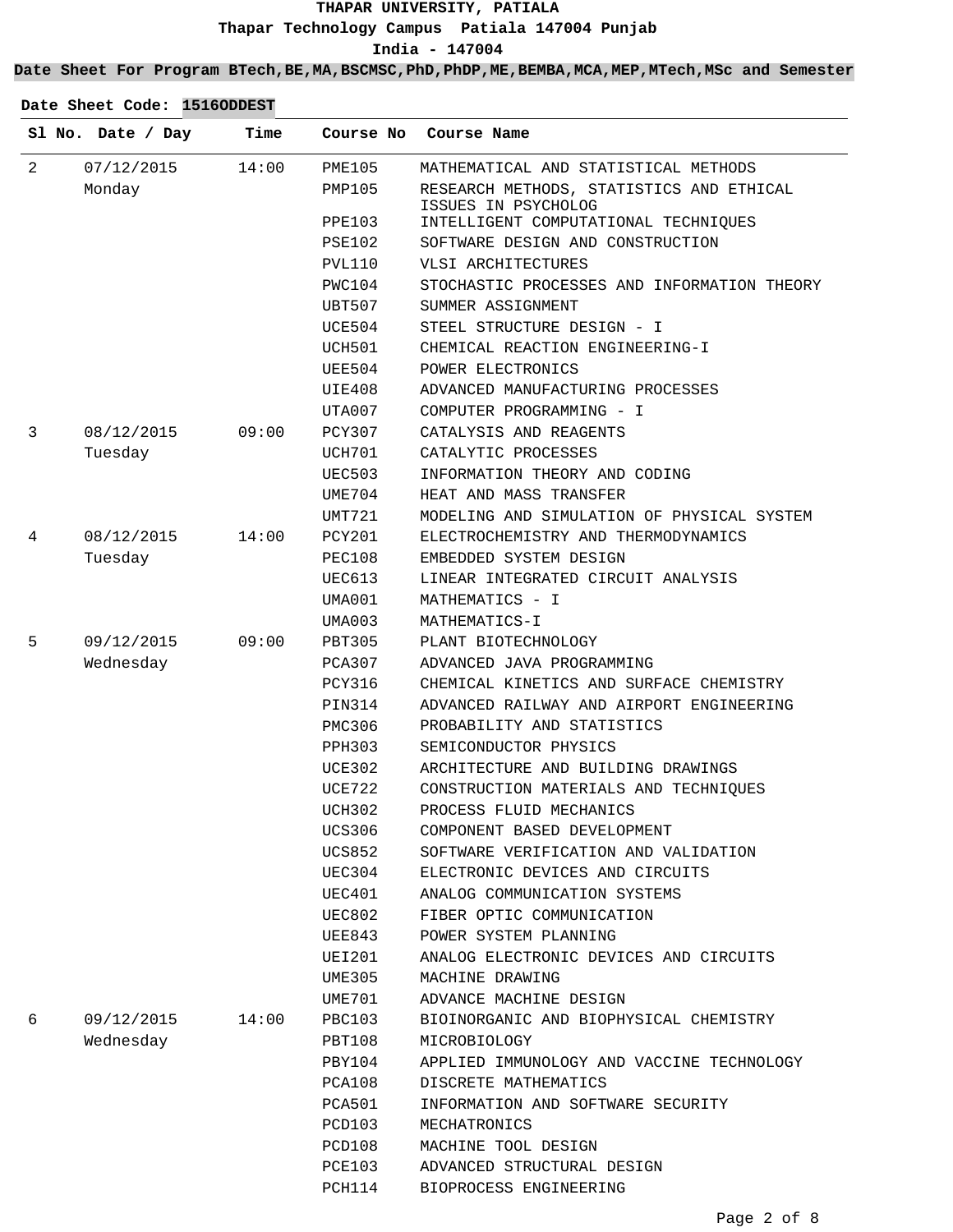## **Date Sheet For Program BTech,BE,MA,BSCMSC,PhD,PhDP,ME,BEMBA,MCA,MEP,MTech,MSc and Semester**

|   | Sl No. Date / Day | Time  |               | Course No Course Name                                  |
|---|-------------------|-------|---------------|--------------------------------------------------------|
| 6 | 09/12/2015        | 14:00 | <b>PCS105</b> | ADVANCED OPERATING SYSTEM                              |
|   | Wednesday         |       | PCS201        | PARALLEL AND DISTRIBUTED COMPUTING                     |
|   |                   |       | PCY109        | STEREOCHEMISTRY AND PHOTOCHEMISTRY                     |
|   |                   |       | PEC105        | ADVANCED COMMUNICATION SYSTEMS                         |
|   |                   |       | PEE106        | MODELLING AND ANALYSIS OF POWER SYSTEM                 |
|   |                   |       | PEI104        | PROCESS MODELLING AND CONTROL                          |
|   |                   |       | <b>PES108</b> | SOLID WASTE MANAGEMENT                                 |
|   |                   |       | PET104        | FLUID MECHANICS AND FLUID MACHINERY                    |
|   |                   |       | PIN102        | INFRASTRUCTURE PLANNING AND MANAGEMENT                 |
|   |                   |       | PIS105        | SECURE CODING                                          |
|   |                   |       | PMC107        | REAL ANALYSIS - I                                      |
|   |                   |       | PME103        | ECONOMICS OF GROWTH AND DEVELOPMENT                    |
|   |                   |       | PMM106        | THERMODYNAMICS AND KINETICS OF MATERIALS               |
|   |                   |       | PMP104        | PHYSIOLOGICAL PSYCHOLOGY                               |
|   |                   |       | <b>PPE101</b> | POWER SEMICONDUCTOR DEVICES                            |
|   |                   |       | PPH103        | <b>QUANTUM MECHANICS</b>                               |
|   |                   |       | PSE105        | SOFTWARE DESIGN AND CONSTRUCTION                       |
|   |                   |       | PTH104        | ADVANCED FLUID MECHANICS                               |
|   |                   |       | PVL108        | DEVICE PHYSICS AND TECHNOLOGY                          |
|   |                   |       | UBT505        | INDUSTRIAL BIOTECHNOLOGY                               |
|   |                   |       | UCE501        | SOIL MECHANICS                                         |
|   |                   |       | UCH506        | PROCESS INSTRUMENTATION AND CONTROL                    |
|   |                   |       | UCS502        | DATA BASE MANAGEMENT SYSTEMS                           |
|   |                   |       | UEC506        | MICROELECTRONICS - IC DESIGN AND FAB                   |
|   |                   |       | UEI502        | DATA ACQUISITION SYSTEMS                               |
|   |                   |       | UME504        | MACHINE DESIGN                                         |
|   |                   |       | UPH001        | PHYSICS                                                |
|   |                   |       | UPH004        | APPLIED PHYSICS                                        |
| 7 | 10/12/2015        | 09:00 | UBT702        | INDUSTRIAL WASTE MANAGEMENT                            |
|   | Thursday          |       | UCH721        | FOOD TECHNOLOGY                                        |
|   |                   |       | UME302        | KINEMATICS OF MACHINES                                 |
| 8 | 10/12/2015        | 14:00 | UCB008        | APPLIED CHEMISTRY                                      |
|   | Thursday          |       | UEE501        | GENERALIZED THEORY OF ELECTRICAL MACHINES              |
|   |                   |       | UHU081        | ENGINEERING ECONOMICS                                  |
|   |                   |       | UTA008        | ENGINEERING DESIGN - I                                 |
| 9 | 11/12/2015        | 09:00 | PBT202        | BIOPROCESS TECHNOLOGY                                  |
|   | Friday            |       | PCA305        | COMPUTER NETWORKS                                      |
|   |                   |       | <b>PCE321</b> | FOUNDATION ENGINEERING                                 |
|   |                   |       | PCY302        | SYMMETRY AND GROUP THEORY                              |
|   |                   |       | PEC337        | ADAPTIVE SIGNAL PROCESSING                             |
|   |                   |       | PMC304        | MECHANICS                                              |
|   |                   |       | <b>PPH301</b> | PARTICLE PHYSICS                                       |
|   |                   |       | PWC336        | WIRELESS COMMUNICATION PROTOCOL                        |
|   |                   |       | UBT703        | INTEGRATED PEST MANAGEMENT                             |
|   |                   |       | UCB005        | ORGANIC CHEMISTRY                                      |
|   |                   |       | <b>UCS871</b> | NATURAL LANGUAGE PROCESSING                            |
|   |                   |       | <b>UCS872</b> | NETWORK SECURITY AND CRYPTOGRAPHY                      |
|   |                   |       | <b>UEC307</b> | ELECTROMAGNETIC FIELD THEORY AND TRANSMISSION<br>LINES |
|   |                   |       | <b>UEC742</b> | MEMS                                                   |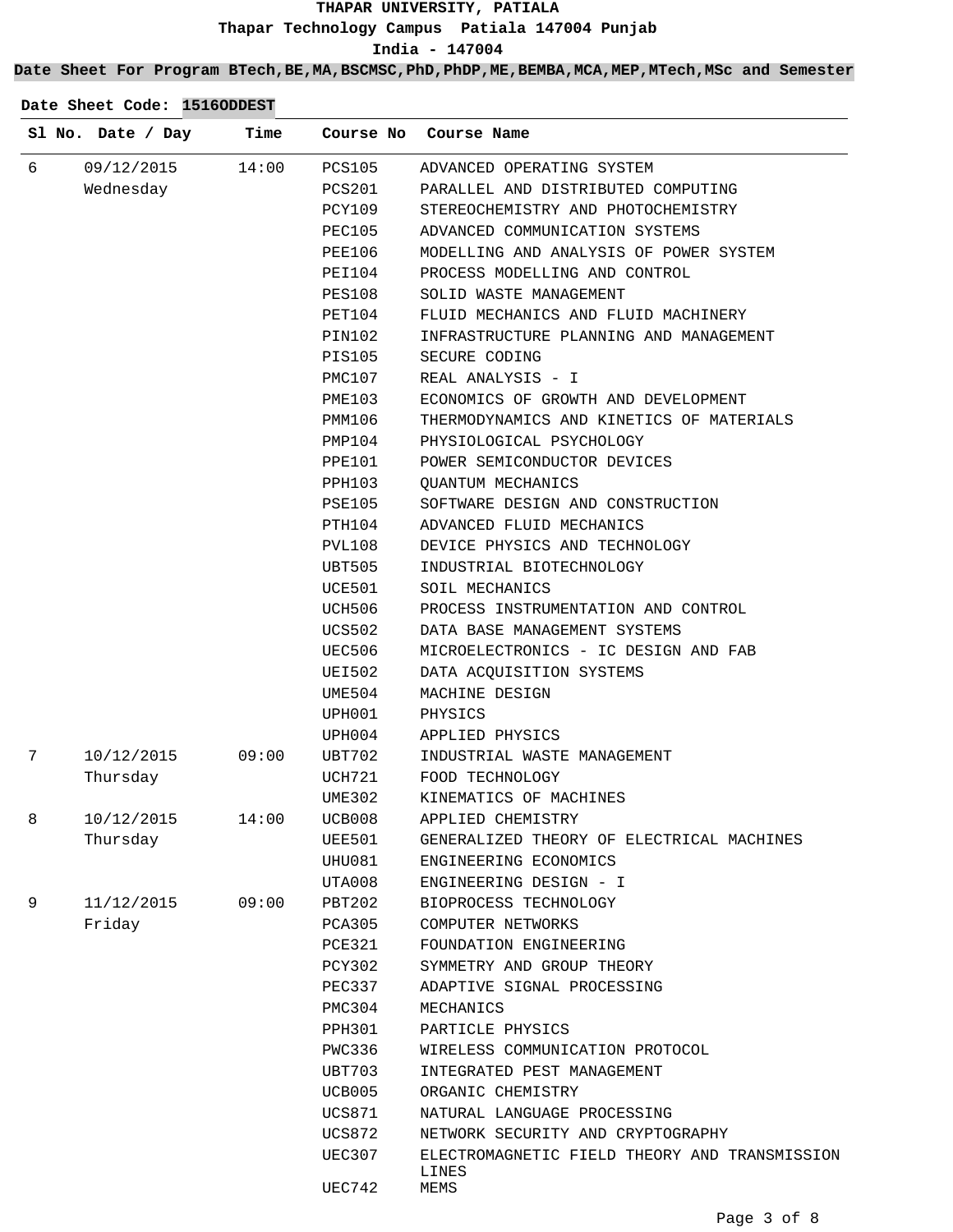**Date Sheet For Program BTech,BE,MA,BSCMSC,PhD,PhDP,ME,BEMBA,MCA,MEP,MTech,MSc and Semester**

| Date Sheet Code: 1516ODDEST |  |  |  |  |
|-----------------------------|--|--|--|--|
|-----------------------------|--|--|--|--|

| 9<br>09:00<br>11/12/2015<br>UEC801<br>ADVANCED SOLID STATE DEVICES<br>Friday<br>UEE301<br>DIRECT CURRENT MACHINES AND TRANSFORMERS<br>UEE802<br>INTELLIGENT ALGORITHMS IN POWER SYSTEM<br>UEI301<br>DIGITAL ELECTRONICS<br>UEI803<br>VIRTUAL INSTRUMENTATION<br>UES008<br>ENGINEERING THERMODYNAMICS<br>UES031<br>FLUID MECHANICS<br>11/12/2015<br>14:00<br>10<br>PBC101<br>BIOMOLECULES AND ENZYMOLOGY<br>Friday<br>PBT103<br><b>BIOCHEMISTRY</b><br>PBY101<br>MOLECULAR BIOLOGY & rDNA TECHNOLOGY<br>COMPUTER ORGANIZATION AND ARCHITECTURE<br>PCA105<br>PCA543<br>WIRELESS NETWORKS AND MOBILE COMPUTING<br>PCA544<br>J2EE AND APPLICATIONS<br>COMPUTER AIDED MANUFACTURING<br>PCD105<br>PCH106<br>REACTION ENGINEERING & REACTOR ANALYSIS<br>PCS103<br>ADVANCED ARTIFICIAL INTELLIGENCE<br>PCY102<br>INORGANIC CHEMISTRY<br>PEC101<br>DISCRETE TIME SIGNAL PROCESSING<br>PEC109<br>EMBEDDED SYSTEM DESIGN<br>ANALYSIS OF MACHINE DRIVES<br>PEE101<br>PEE104<br>POWER SYSTEM DYNAMICS AND STABILITY<br>PEI102<br>INDUSTRIAL INSTRUMENTATION AND CONTROL<br>ENVIRONMENTAL REMOTE SENSING AND GIS ANALYSIS<br>PES106<br>ENERGY POLICY AND LEGISLATION<br>PET102<br>PIS107<br>ADVANCED COMPUTER NETWORKS<br>PMC105<br>DISCRETE MATHEMATICAL STRUCTURE<br>PME101<br>MICROECONOMICS-I<br>PMM101<br>STRUCTURE AND PROPERTIES OF MATERIALS<br>PPH101<br>CLASSICAL MECHANICS<br>PSE104<br>SOFTWARE PROJECT MANAGEMENT<br>PTH101<br>ADVANCED THERMODYNAMICS<br>UBT503<br>GENETIC AND METABOLIC ENGINEERING<br>UCE505<br>TRANSPORTATION ENGINEERING - I<br>UCS505<br>COMPUTER GRAPHICS<br>UEC502<br>DIGITAL SIGNAL PROCESSING<br>UIE902<br>INDUSTRIAL SYSTEM DESIGN<br>UME503<br>INDUSTRIAL METALLURGY AND MATERIALS<br>11<br>12/12/2015<br>09:00<br>PBT311<br>GENOMICS, METAGENOMICS AND PROTEOMICS<br>Saturday<br>PBT313<br>MOLECULAR MEDICINE AND DIAGNOSTICS<br>PCA301<br>SOFTWARE ENGINEERING<br>UCH712<br>DISTILLATION PROCESSES<br>UCS305<br>PROGRAMMING LANGUAGES CONCEPTS<br>UCS861<br>SOFT COMPUTING<br>UCS862<br>MOBILE COMPUTING<br>UCS863<br>PARALLEL AND DISTRIBUTED COMPUTING<br>UDP001<br>INTRODUCTION TO CHEMICAL ENGINEERING<br>UEC853<br>WIRELESS ADHOC NETWORKS<br>UEE801<br>ELECTRIC DRIVES | Sl No. Date / Day | Time | Course No | Course Name |
|-----------------------------------------------------------------------------------------------------------------------------------------------------------------------------------------------------------------------------------------------------------------------------------------------------------------------------------------------------------------------------------------------------------------------------------------------------------------------------------------------------------------------------------------------------------------------------------------------------------------------------------------------------------------------------------------------------------------------------------------------------------------------------------------------------------------------------------------------------------------------------------------------------------------------------------------------------------------------------------------------------------------------------------------------------------------------------------------------------------------------------------------------------------------------------------------------------------------------------------------------------------------------------------------------------------------------------------------------------------------------------------------------------------------------------------------------------------------------------------------------------------------------------------------------------------------------------------------------------------------------------------------------------------------------------------------------------------------------------------------------------------------------------------------------------------------------------------------------------------------------------------------------------------------------------------------------------------------------------------------------------------------------------------------------------------------------------------------------------------------------------------------------------------------------------------------------------------|-------------------|------|-----------|-------------|
|                                                                                                                                                                                                                                                                                                                                                                                                                                                                                                                                                                                                                                                                                                                                                                                                                                                                                                                                                                                                                                                                                                                                                                                                                                                                                                                                                                                                                                                                                                                                                                                                                                                                                                                                                                                                                                                                                                                                                                                                                                                                                                                                                                                                           |                   |      |           |             |
|                                                                                                                                                                                                                                                                                                                                                                                                                                                                                                                                                                                                                                                                                                                                                                                                                                                                                                                                                                                                                                                                                                                                                                                                                                                                                                                                                                                                                                                                                                                                                                                                                                                                                                                                                                                                                                                                                                                                                                                                                                                                                                                                                                                                           |                   |      |           |             |
|                                                                                                                                                                                                                                                                                                                                                                                                                                                                                                                                                                                                                                                                                                                                                                                                                                                                                                                                                                                                                                                                                                                                                                                                                                                                                                                                                                                                                                                                                                                                                                                                                                                                                                                                                                                                                                                                                                                                                                                                                                                                                                                                                                                                           |                   |      |           |             |
|                                                                                                                                                                                                                                                                                                                                                                                                                                                                                                                                                                                                                                                                                                                                                                                                                                                                                                                                                                                                                                                                                                                                                                                                                                                                                                                                                                                                                                                                                                                                                                                                                                                                                                                                                                                                                                                                                                                                                                                                                                                                                                                                                                                                           |                   |      |           |             |
|                                                                                                                                                                                                                                                                                                                                                                                                                                                                                                                                                                                                                                                                                                                                                                                                                                                                                                                                                                                                                                                                                                                                                                                                                                                                                                                                                                                                                                                                                                                                                                                                                                                                                                                                                                                                                                                                                                                                                                                                                                                                                                                                                                                                           |                   |      |           |             |
|                                                                                                                                                                                                                                                                                                                                                                                                                                                                                                                                                                                                                                                                                                                                                                                                                                                                                                                                                                                                                                                                                                                                                                                                                                                                                                                                                                                                                                                                                                                                                                                                                                                                                                                                                                                                                                                                                                                                                                                                                                                                                                                                                                                                           |                   |      |           |             |
|                                                                                                                                                                                                                                                                                                                                                                                                                                                                                                                                                                                                                                                                                                                                                                                                                                                                                                                                                                                                                                                                                                                                                                                                                                                                                                                                                                                                                                                                                                                                                                                                                                                                                                                                                                                                                                                                                                                                                                                                                                                                                                                                                                                                           |                   |      |           |             |
|                                                                                                                                                                                                                                                                                                                                                                                                                                                                                                                                                                                                                                                                                                                                                                                                                                                                                                                                                                                                                                                                                                                                                                                                                                                                                                                                                                                                                                                                                                                                                                                                                                                                                                                                                                                                                                                                                                                                                                                                                                                                                                                                                                                                           |                   |      |           |             |
|                                                                                                                                                                                                                                                                                                                                                                                                                                                                                                                                                                                                                                                                                                                                                                                                                                                                                                                                                                                                                                                                                                                                                                                                                                                                                                                                                                                                                                                                                                                                                                                                                                                                                                                                                                                                                                                                                                                                                                                                                                                                                                                                                                                                           |                   |      |           |             |
|                                                                                                                                                                                                                                                                                                                                                                                                                                                                                                                                                                                                                                                                                                                                                                                                                                                                                                                                                                                                                                                                                                                                                                                                                                                                                                                                                                                                                                                                                                                                                                                                                                                                                                                                                                                                                                                                                                                                                                                                                                                                                                                                                                                                           |                   |      |           |             |
|                                                                                                                                                                                                                                                                                                                                                                                                                                                                                                                                                                                                                                                                                                                                                                                                                                                                                                                                                                                                                                                                                                                                                                                                                                                                                                                                                                                                                                                                                                                                                                                                                                                                                                                                                                                                                                                                                                                                                                                                                                                                                                                                                                                                           |                   |      |           |             |
|                                                                                                                                                                                                                                                                                                                                                                                                                                                                                                                                                                                                                                                                                                                                                                                                                                                                                                                                                                                                                                                                                                                                                                                                                                                                                                                                                                                                                                                                                                                                                                                                                                                                                                                                                                                                                                                                                                                                                                                                                                                                                                                                                                                                           |                   |      |           |             |
|                                                                                                                                                                                                                                                                                                                                                                                                                                                                                                                                                                                                                                                                                                                                                                                                                                                                                                                                                                                                                                                                                                                                                                                                                                                                                                                                                                                                                                                                                                                                                                                                                                                                                                                                                                                                                                                                                                                                                                                                                                                                                                                                                                                                           |                   |      |           |             |
|                                                                                                                                                                                                                                                                                                                                                                                                                                                                                                                                                                                                                                                                                                                                                                                                                                                                                                                                                                                                                                                                                                                                                                                                                                                                                                                                                                                                                                                                                                                                                                                                                                                                                                                                                                                                                                                                                                                                                                                                                                                                                                                                                                                                           |                   |      |           |             |
|                                                                                                                                                                                                                                                                                                                                                                                                                                                                                                                                                                                                                                                                                                                                                                                                                                                                                                                                                                                                                                                                                                                                                                                                                                                                                                                                                                                                                                                                                                                                                                                                                                                                                                                                                                                                                                                                                                                                                                                                                                                                                                                                                                                                           |                   |      |           |             |
|                                                                                                                                                                                                                                                                                                                                                                                                                                                                                                                                                                                                                                                                                                                                                                                                                                                                                                                                                                                                                                                                                                                                                                                                                                                                                                                                                                                                                                                                                                                                                                                                                                                                                                                                                                                                                                                                                                                                                                                                                                                                                                                                                                                                           |                   |      |           |             |
|                                                                                                                                                                                                                                                                                                                                                                                                                                                                                                                                                                                                                                                                                                                                                                                                                                                                                                                                                                                                                                                                                                                                                                                                                                                                                                                                                                                                                                                                                                                                                                                                                                                                                                                                                                                                                                                                                                                                                                                                                                                                                                                                                                                                           |                   |      |           |             |
|                                                                                                                                                                                                                                                                                                                                                                                                                                                                                                                                                                                                                                                                                                                                                                                                                                                                                                                                                                                                                                                                                                                                                                                                                                                                                                                                                                                                                                                                                                                                                                                                                                                                                                                                                                                                                                                                                                                                                                                                                                                                                                                                                                                                           |                   |      |           |             |
|                                                                                                                                                                                                                                                                                                                                                                                                                                                                                                                                                                                                                                                                                                                                                                                                                                                                                                                                                                                                                                                                                                                                                                                                                                                                                                                                                                                                                                                                                                                                                                                                                                                                                                                                                                                                                                                                                                                                                                                                                                                                                                                                                                                                           |                   |      |           |             |
|                                                                                                                                                                                                                                                                                                                                                                                                                                                                                                                                                                                                                                                                                                                                                                                                                                                                                                                                                                                                                                                                                                                                                                                                                                                                                                                                                                                                                                                                                                                                                                                                                                                                                                                                                                                                                                                                                                                                                                                                                                                                                                                                                                                                           |                   |      |           |             |
|                                                                                                                                                                                                                                                                                                                                                                                                                                                                                                                                                                                                                                                                                                                                                                                                                                                                                                                                                                                                                                                                                                                                                                                                                                                                                                                                                                                                                                                                                                                                                                                                                                                                                                                                                                                                                                                                                                                                                                                                                                                                                                                                                                                                           |                   |      |           |             |
|                                                                                                                                                                                                                                                                                                                                                                                                                                                                                                                                                                                                                                                                                                                                                                                                                                                                                                                                                                                                                                                                                                                                                                                                                                                                                                                                                                                                                                                                                                                                                                                                                                                                                                                                                                                                                                                                                                                                                                                                                                                                                                                                                                                                           |                   |      |           |             |
|                                                                                                                                                                                                                                                                                                                                                                                                                                                                                                                                                                                                                                                                                                                                                                                                                                                                                                                                                                                                                                                                                                                                                                                                                                                                                                                                                                                                                                                                                                                                                                                                                                                                                                                                                                                                                                                                                                                                                                                                                                                                                                                                                                                                           |                   |      |           |             |
|                                                                                                                                                                                                                                                                                                                                                                                                                                                                                                                                                                                                                                                                                                                                                                                                                                                                                                                                                                                                                                                                                                                                                                                                                                                                                                                                                                                                                                                                                                                                                                                                                                                                                                                                                                                                                                                                                                                                                                                                                                                                                                                                                                                                           |                   |      |           |             |
|                                                                                                                                                                                                                                                                                                                                                                                                                                                                                                                                                                                                                                                                                                                                                                                                                                                                                                                                                                                                                                                                                                                                                                                                                                                                                                                                                                                                                                                                                                                                                                                                                                                                                                                                                                                                                                                                                                                                                                                                                                                                                                                                                                                                           |                   |      |           |             |
|                                                                                                                                                                                                                                                                                                                                                                                                                                                                                                                                                                                                                                                                                                                                                                                                                                                                                                                                                                                                                                                                                                                                                                                                                                                                                                                                                                                                                                                                                                                                                                                                                                                                                                                                                                                                                                                                                                                                                                                                                                                                                                                                                                                                           |                   |      |           |             |
|                                                                                                                                                                                                                                                                                                                                                                                                                                                                                                                                                                                                                                                                                                                                                                                                                                                                                                                                                                                                                                                                                                                                                                                                                                                                                                                                                                                                                                                                                                                                                                                                                                                                                                                                                                                                                                                                                                                                                                                                                                                                                                                                                                                                           |                   |      |           |             |
|                                                                                                                                                                                                                                                                                                                                                                                                                                                                                                                                                                                                                                                                                                                                                                                                                                                                                                                                                                                                                                                                                                                                                                                                                                                                                                                                                                                                                                                                                                                                                                                                                                                                                                                                                                                                                                                                                                                                                                                                                                                                                                                                                                                                           |                   |      |           |             |
|                                                                                                                                                                                                                                                                                                                                                                                                                                                                                                                                                                                                                                                                                                                                                                                                                                                                                                                                                                                                                                                                                                                                                                                                                                                                                                                                                                                                                                                                                                                                                                                                                                                                                                                                                                                                                                                                                                                                                                                                                                                                                                                                                                                                           |                   |      |           |             |
|                                                                                                                                                                                                                                                                                                                                                                                                                                                                                                                                                                                                                                                                                                                                                                                                                                                                                                                                                                                                                                                                                                                                                                                                                                                                                                                                                                                                                                                                                                                                                                                                                                                                                                                                                                                                                                                                                                                                                                                                                                                                                                                                                                                                           |                   |      |           |             |
|                                                                                                                                                                                                                                                                                                                                                                                                                                                                                                                                                                                                                                                                                                                                                                                                                                                                                                                                                                                                                                                                                                                                                                                                                                                                                                                                                                                                                                                                                                                                                                                                                                                                                                                                                                                                                                                                                                                                                                                                                                                                                                                                                                                                           |                   |      |           |             |
|                                                                                                                                                                                                                                                                                                                                                                                                                                                                                                                                                                                                                                                                                                                                                                                                                                                                                                                                                                                                                                                                                                                                                                                                                                                                                                                                                                                                                                                                                                                                                                                                                                                                                                                                                                                                                                                                                                                                                                                                                                                                                                                                                                                                           |                   |      |           |             |
|                                                                                                                                                                                                                                                                                                                                                                                                                                                                                                                                                                                                                                                                                                                                                                                                                                                                                                                                                                                                                                                                                                                                                                                                                                                                                                                                                                                                                                                                                                                                                                                                                                                                                                                                                                                                                                                                                                                                                                                                                                                                                                                                                                                                           |                   |      |           |             |
|                                                                                                                                                                                                                                                                                                                                                                                                                                                                                                                                                                                                                                                                                                                                                                                                                                                                                                                                                                                                                                                                                                                                                                                                                                                                                                                                                                                                                                                                                                                                                                                                                                                                                                                                                                                                                                                                                                                                                                                                                                                                                                                                                                                                           |                   |      |           |             |
|                                                                                                                                                                                                                                                                                                                                                                                                                                                                                                                                                                                                                                                                                                                                                                                                                                                                                                                                                                                                                                                                                                                                                                                                                                                                                                                                                                                                                                                                                                                                                                                                                                                                                                                                                                                                                                                                                                                                                                                                                                                                                                                                                                                                           |                   |      |           |             |
|                                                                                                                                                                                                                                                                                                                                                                                                                                                                                                                                                                                                                                                                                                                                                                                                                                                                                                                                                                                                                                                                                                                                                                                                                                                                                                                                                                                                                                                                                                                                                                                                                                                                                                                                                                                                                                                                                                                                                                                                                                                                                                                                                                                                           |                   |      |           |             |
|                                                                                                                                                                                                                                                                                                                                                                                                                                                                                                                                                                                                                                                                                                                                                                                                                                                                                                                                                                                                                                                                                                                                                                                                                                                                                                                                                                                                                                                                                                                                                                                                                                                                                                                                                                                                                                                                                                                                                                                                                                                                                                                                                                                                           |                   |      |           |             |
|                                                                                                                                                                                                                                                                                                                                                                                                                                                                                                                                                                                                                                                                                                                                                                                                                                                                                                                                                                                                                                                                                                                                                                                                                                                                                                                                                                                                                                                                                                                                                                                                                                                                                                                                                                                                                                                                                                                                                                                                                                                                                                                                                                                                           |                   |      |           |             |
|                                                                                                                                                                                                                                                                                                                                                                                                                                                                                                                                                                                                                                                                                                                                                                                                                                                                                                                                                                                                                                                                                                                                                                                                                                                                                                                                                                                                                                                                                                                                                                                                                                                                                                                                                                                                                                                                                                                                                                                                                                                                                                                                                                                                           |                   |      |           |             |
|                                                                                                                                                                                                                                                                                                                                                                                                                                                                                                                                                                                                                                                                                                                                                                                                                                                                                                                                                                                                                                                                                                                                                                                                                                                                                                                                                                                                                                                                                                                                                                                                                                                                                                                                                                                                                                                                                                                                                                                                                                                                                                                                                                                                           |                   |      |           |             |
|                                                                                                                                                                                                                                                                                                                                                                                                                                                                                                                                                                                                                                                                                                                                                                                                                                                                                                                                                                                                                                                                                                                                                                                                                                                                                                                                                                                                                                                                                                                                                                                                                                                                                                                                                                                                                                                                                                                                                                                                                                                                                                                                                                                                           |                   |      |           |             |
|                                                                                                                                                                                                                                                                                                                                                                                                                                                                                                                                                                                                                                                                                                                                                                                                                                                                                                                                                                                                                                                                                                                                                                                                                                                                                                                                                                                                                                                                                                                                                                                                                                                                                                                                                                                                                                                                                                                                                                                                                                                                                                                                                                                                           |                   |      |           |             |
|                                                                                                                                                                                                                                                                                                                                                                                                                                                                                                                                                                                                                                                                                                                                                                                                                                                                                                                                                                                                                                                                                                                                                                                                                                                                                                                                                                                                                                                                                                                                                                                                                                                                                                                                                                                                                                                                                                                                                                                                                                                                                                                                                                                                           |                   |      |           |             |
|                                                                                                                                                                                                                                                                                                                                                                                                                                                                                                                                                                                                                                                                                                                                                                                                                                                                                                                                                                                                                                                                                                                                                                                                                                                                                                                                                                                                                                                                                                                                                                                                                                                                                                                                                                                                                                                                                                                                                                                                                                                                                                                                                                                                           |                   |      |           |             |
|                                                                                                                                                                                                                                                                                                                                                                                                                                                                                                                                                                                                                                                                                                                                                                                                                                                                                                                                                                                                                                                                                                                                                                                                                                                                                                                                                                                                                                                                                                                                                                                                                                                                                                                                                                                                                                                                                                                                                                                                                                                                                                                                                                                                           |                   |      |           |             |
|                                                                                                                                                                                                                                                                                                                                                                                                                                                                                                                                                                                                                                                                                                                                                                                                                                                                                                                                                                                                                                                                                                                                                                                                                                                                                                                                                                                                                                                                                                                                                                                                                                                                                                                                                                                                                                                                                                                                                                                                                                                                                                                                                                                                           |                   |      |           |             |
|                                                                                                                                                                                                                                                                                                                                                                                                                                                                                                                                                                                                                                                                                                                                                                                                                                                                                                                                                                                                                                                                                                                                                                                                                                                                                                                                                                                                                                                                                                                                                                                                                                                                                                                                                                                                                                                                                                                                                                                                                                                                                                                                                                                                           |                   |      |           |             |
|                                                                                                                                                                                                                                                                                                                                                                                                                                                                                                                                                                                                                                                                                                                                                                                                                                                                                                                                                                                                                                                                                                                                                                                                                                                                                                                                                                                                                                                                                                                                                                                                                                                                                                                                                                                                                                                                                                                                                                                                                                                                                                                                                                                                           |                   |      |           |             |
| UEI801<br>ADVANCED PROCESS CONTROL                                                                                                                                                                                                                                                                                                                                                                                                                                                                                                                                                                                                                                                                                                                                                                                                                                                                                                                                                                                                                                                                                                                                                                                                                                                                                                                                                                                                                                                                                                                                                                                                                                                                                                                                                                                                                                                                                                                                                                                                                                                                                                                                                                        |                   |      |           |             |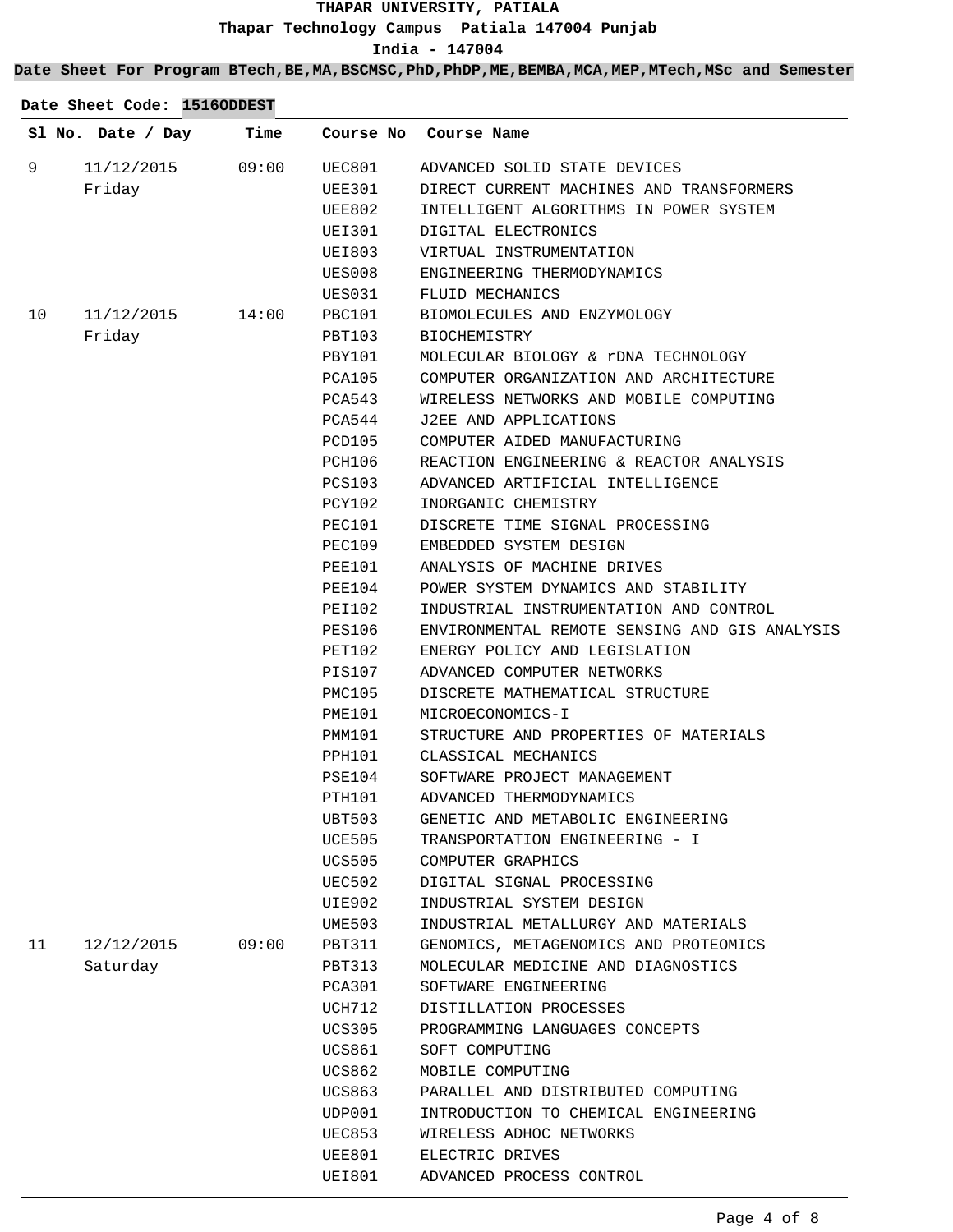## **Date Sheet For Program BTech,BE,MA,BSCMSC,PhD,PhDP,ME,BEMBA,MCA,MEP,MTech,MSc and Semester**

|    | Sl No. Date / Day | Time  | Course No     | Course Name                                             |
|----|-------------------|-------|---------------|---------------------------------------------------------|
| 11 | 12/12/2015        | 09:00 | UHU002        | BUSINESS AND TECHNICAL COMMUNICATION                    |
|    | Saturday          |       | UME702        | COMPUTER AIDED MANUFACTURING                            |
| 12 | 12/12/2015        | 14:00 | PCA532        | IMAGE PROCESSING & COMPUTER VISION                      |
|    | Saturday          |       | PCY108        | CHEMICAL BIOLOGY                                        |
|    |                   |       | PIM101        | BASIC MATHEMATICS                                       |
|    |                   |       | PMP103        | DEVELOPMENTAL PSYCHOLOGY                                |
|    |                   |       | UBT502        | FOOD PROCESSING                                         |
|    |                   |       | UCE502        | WATER SUPPLY ENGINEERING                                |
|    |                   |       | UCH504        | ENERGY TECHNOLOGY                                       |
|    |                   |       | UCH715        | ALTERNATE ENERGY SOURCES                                |
|    |                   |       | UCS504        | WEB TECHNOLOGIES                                        |
|    |                   |       | UEC001        | ELECTRONIC ENGINEERING                                  |
|    |                   |       | UEC501        | DIGITAL COMMUNICATION SYSTEMS                           |
|    |                   |       | <b>UEE502</b> | HIGH VOLTAGE ENGINEERING                                |
|    |                   |       | UEI504        | MICROPROCESSORS AND APPLICATIONS                        |
|    |                   |       | UHU003        | PROFESSIONAL COMMUNICATION                              |
|    |                   |       | UMA062        | GRAPH THEORY AND APPLICATIONS                           |
|    |                   |       | UMT501        | SIGNAL CONDITIONING AND DATA ACQUISITIONING<br>SYSTEM   |
|    |                   |       | UPH061        | MODERN PHYSICS                                          |
| 13 | 14/12/2015        | 09:00 | PMC312        | OBJECT ORIENTED PROGRAMMING                             |
|    | Monday            |       | PMC317        | SOFTWARE ENGINEERING                                    |
|    |                   |       | UCS854        | SOFTWARE QUALITY MANAGEMENT                             |
|    |                   |       | UEE101        | ELECTRICAL SCIENCE                                      |
|    |                   |       | UES001        | ELECTRICAL AND ELECTRONICS SCIENCE                      |
|    |                   |       | UHU031        | ORGANIZATIONAL BEHAVIOUR                                |
| 14 | 14/12/2015        | 14:00 | DMC007        | RESEARCH METHODOLOGY                                    |
|    | Monday            |       | PCE104        | STRUCTURAL MATERIALS                                    |
|    |                   |       | PCH101        | CHEMICAL ENGINEERING THERMODYNAMICS                     |
|    |                   |       | PCY101        | ANALYTICAL CHEMISTRY                                    |
|    |                   |       | <b>PES105</b> | ATMOSPHERIC SCIENCES, METEOROLOGY AND CLIMATE<br>CHANGE |
|    |                   |       | <b>PET101</b> | CONVENTIONAL ENERGY TECHNOLOGIES                        |
|    |                   |       | PIE112        | MECHANISM DESIGN                                        |
|    |                   |       | PIN111        | COMPUTATIONAL FLUID DYNAMICS                            |
|    |                   |       | PMP101        | HISTORY AND SYSTEMS OF PSYCHOLOGY                       |
|    |                   |       | UBT501        | BIOANALYTICAL TECHNIQUES                                |
|    |                   |       | UCH502        | MASS TRANSFER-I                                         |
|    |                   |       | UCS501        | ALGORITHM ANALYSIS & DESIGN                             |
|    |                   |       | UEC402        | COMPUTER ARCHITECTURE                                   |
|    |                   |       | UEI503        | DIGITAL SIGNAL PROCESSING AND APPLICATIONS              |
|    |                   |       | UPH062        | NANO-SCIENCE AND NANO-MATERIALS                         |
| 15 | 15/12/2015        | 09:00 | PBY304        | BIOPROCESS EQUIPMENT DESIGN                             |
|    | Tuesday           |       | PBY305        | DRUG DESIGN & DEVELOPMENT                               |
|    |                   |       | PCA308        | THEORY OF COMPUTATION                                   |
|    |                   |       | PCD312        | COMPUTATIONAL FLUID DYNAMICS                            |
|    |                   |       | PCL313        | SOFT COMPUTING AND APPLICATIONS                         |
|    |                   |       | PEE203        | ELECTRIC DRIVES AND CONTROL                             |
|    |                   |       | PEI306        | EMBEDDED SYSTEM FUNDAMENTALS AND PROGRAMMING            |
|    |                   |       | PHU301        | ENTREPRENEURSHIP AND IPR                                |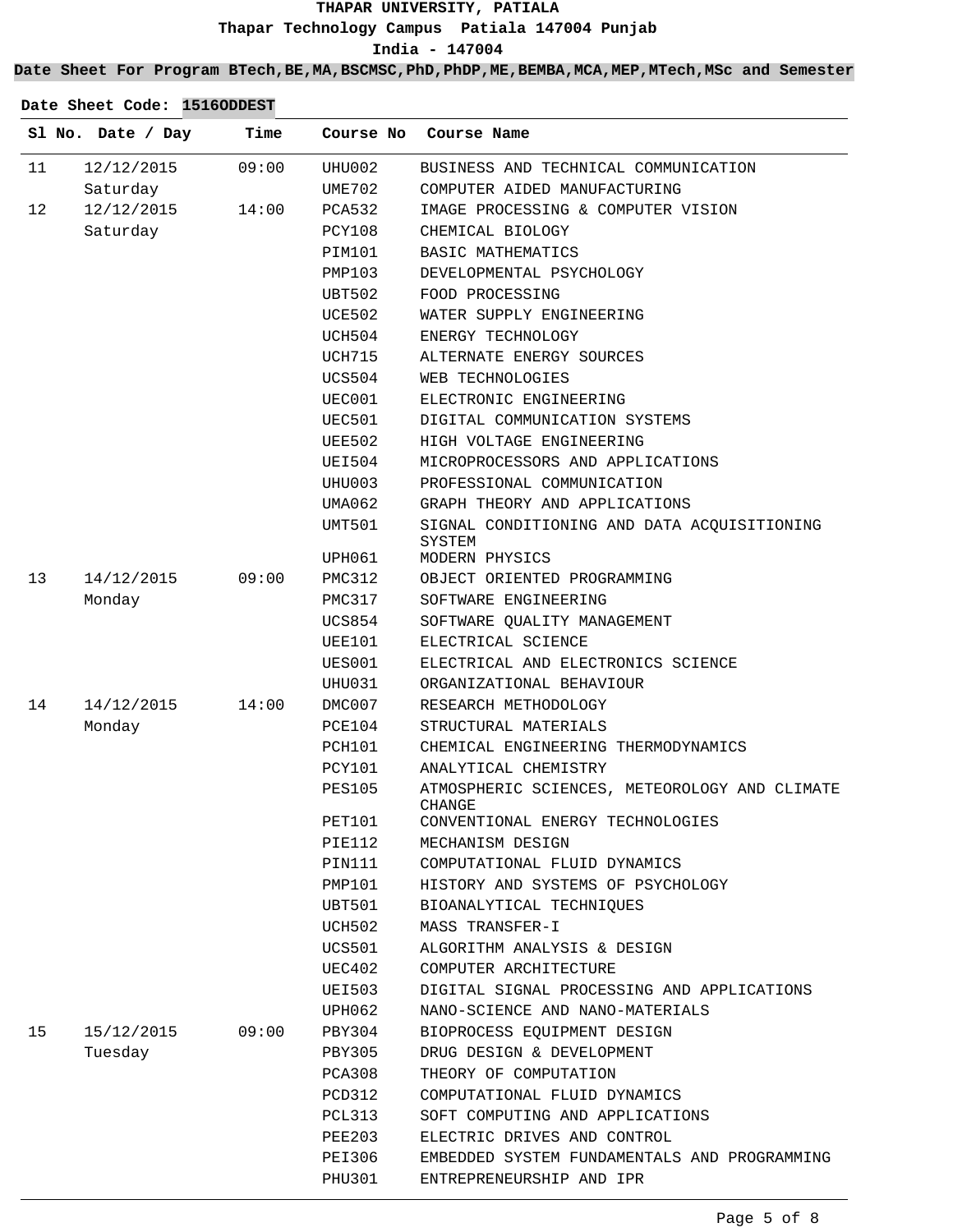## **Date Sheet For Program BTech,BE,MA,BSCMSC,PhD,PhDP,ME,BEMBA,MCA,MEP,MTech,MSc and Semester**

|    | Sl No. Date / Day     | Time  | Course No     | Course Name                                                    |
|----|-----------------------|-------|---------------|----------------------------------------------------------------|
| 15 | 15/12/2015            | 09:00 | PIE101        | NUMERICAL CONTROL OF MACHINE                                   |
|    | Tuesday               |       | PIM404        | ADVANCED COMPLEX ANALYSIS                                      |
|    |                       |       | PMC391        | SEMINAR                                                        |
|    |                       |       | PPH305        | COMPUTATIONAL METHODS IN PHYSICS                               |
|    |                       |       | PPI315        | WORKSTUDY AND METHOD ENGINEERING                               |
|    |                       |       | PVL332        | MIXED SIGNAL CIRCUIT DESIGN                                    |
|    |                       |       | PVL334        | HIGH SPEED VLSI DESIGN                                         |
|    |                       |       | UCE303        | STRUCTURAL ANALYSIS                                            |
|    |                       |       | UCE701        | GROUND IMPROVEMENT                                             |
|    |                       |       | UCH303        | CHEMICAL ENGINEERING THERMODYNAMICS                            |
|    |                       |       | UCS307        | SOFTWARE ENGINEERING                                           |
|    |                       |       | UCS802        | COMPILER CONSTRUCTION                                          |
|    |                       |       | UEC303        | ELECTRONIC ENGINEERING                                         |
|    |                       |       | UEC404        | SIGNALS & SYSTEMS                                              |
|    |                       |       | <b>UEC803</b> | RADAR, SATELLITE AND NAVIGATIONAL AIDS                         |
|    |                       |       | UEE303        | POWER GENERATION AND ASSOCIATED ECONOMICS                      |
|    |                       |       | UEI302        | SENSORS AND SIGNAL CONDITIONING                                |
|    |                       |       | UME706        | MECHANICAL VIBRATIONS                                          |
| 16 | 15/12/2015<br>Tuesday | 14:00 | DPM001        | MATERIALS CHARACTERIZATION AND MEASUREMENT<br>TECHNIOUES       |
|    |                       |       | DSS005        | RESEARCH METHODOLOGY                                           |
|    |                       |       | PBC104        | BIOANALYTICAL TECHNIQUES                                       |
|    |                       |       | PBT109        | BIOTECHNIQUES AND INSTRUMENTATION                              |
|    |                       |       | PCA109        | COMPUTER PROGRAMMING                                           |
|    |                       |       | PCA502        | SOFTWARE PROJECT MANAGEMENT                                    |
|    |                       |       | PCD107        | FINITE ELEMENTS METHODS                                        |
|    |                       |       | PCE101        | ADVANCED STRUCTURAL ANALYSIS                                   |
|    |                       |       | PCH214        | PROCESS INTEGRATION                                            |
|    |                       |       | PCL107        | WEB TECHNOLOGIES                                               |
|    |                       |       | PCS106        | PARALLEL AND DISTRIBUTED COMPUTING                             |
|    |                       |       | PEE107        | POWER SYSTEM TRANSIENTS AND MITIGATION                         |
|    |                       |       | PEI105        | ADVANCED MICROCONTROLLERS                                      |
|    |                       |       | PES109        | WATER AND WASTEWATER TREATMENT TECHNOLOGIES -<br>T.            |
|    |                       |       | PET105        | RENEWABLE ENERGY TECHNOLOGIES - I                              |
|    |                       |       | PIS108        | CRYPTOGRAPHY                                                   |
|    |                       |       | PMC108        | ALGEBRA-I                                                      |
|    |                       |       | PME104        | ECONOMIC ENVIRONMENT, ETHICS AND CORPORATE<br>SOCIAL RESPONSIB |
|    |                       |       | PMM107        | MECHANICAL PROPERTIES OF MATERIALS                             |
|    |                       |       | PPE102        | FACTS CONTROLLERS                                              |
|    |                       |       | PPH104        | MATHEMATICAL PHYSICS                                           |
|    |                       |       | PPI313        | METAL FORMING                                                  |
|    |                       |       | PSE101        | SOFTWARE ENGINEERING CONCEPTS AND<br>METHODOLOGIES             |
|    |                       |       | PSE106        | SOFTWARE ENGINEERING CONCEPTS AND<br>METHODOLOGIES             |
|    |                       |       | PTH202        | REFRIGERATION AND AIR CONDITIONING SYSTEM<br>DESIGN            |
|    |                       |       | PVL109        | FPGA BASED SYSTEM DESIGN                                       |
|    |                       |       | UBT506        | UNIT OPERATIONS - II                                           |
|    |                       |       | UCE503        | ADVANCED STRUCTURAL ANALYSIS                                   |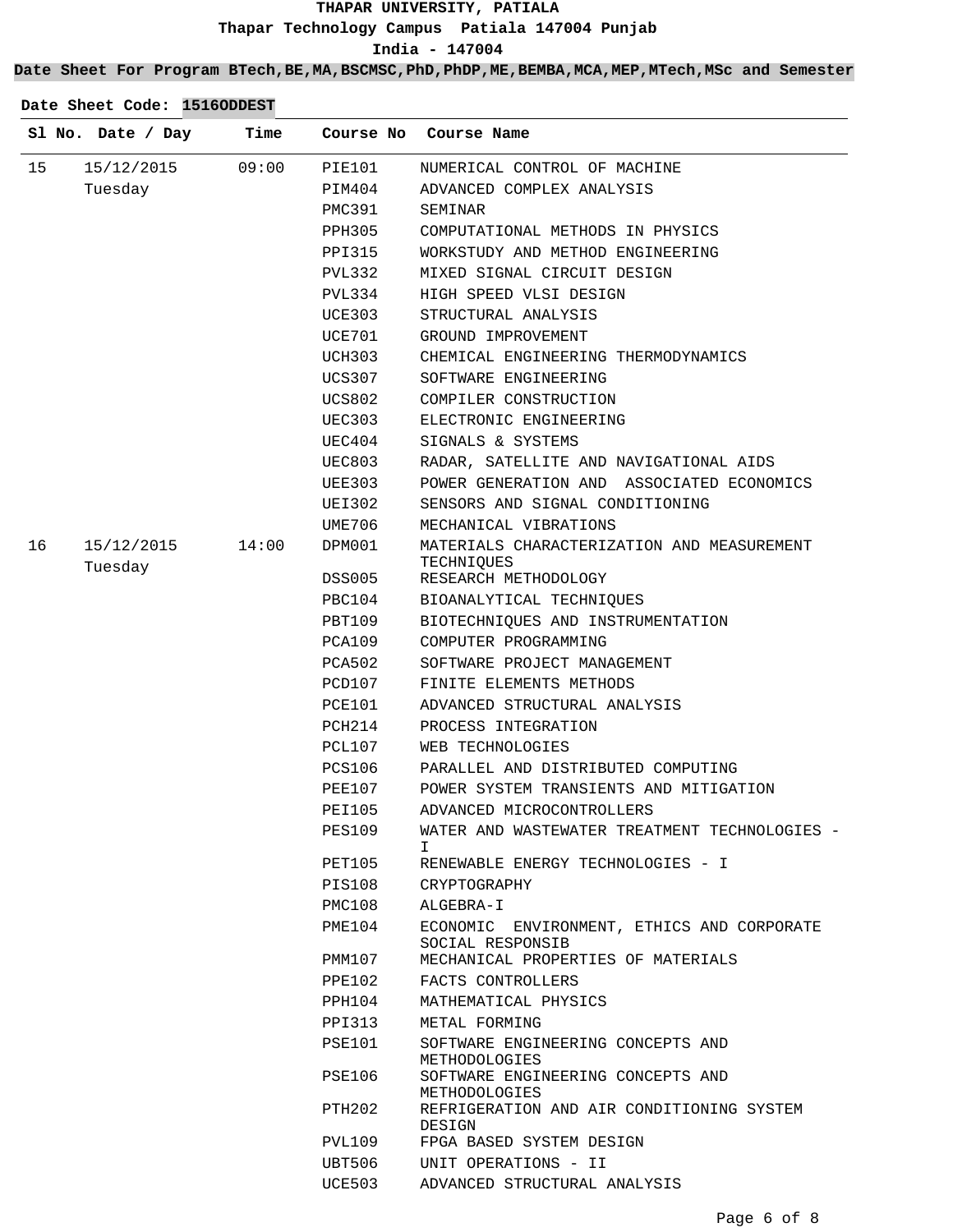## **Date Sheet For Program BTech,BE,MA,BSCMSC,PhD,PhDP,ME,BEMBA,MCA,MEP,MTech,MSc and Semester**

| 15/12/2015<br>14:00<br><b>UCH505</b><br>16<br>PROCESS EQUIPMENT DESIGN-I<br>Tuesday<br><b>UEI501</b><br>CONTROL SYSTEMS<br>UES009<br>MECHANICS<br>UMA005<br>INTRODUCTORY MATHEMATICS-I<br>UME501<br>APPLIED THERMODYNAMICS<br>17<br>INSTRUMENTATION SYSTEM DESIGN<br>16/12/2015<br>09:00<br>UEI802<br>Wednesday<br>NUMERICAL AND STATISTICAL METHODS<br>UMA032<br>18<br>16/12/2015<br>14:00<br>PHU002<br>PROFESSIONAL COMMUNICATION<br>Wednesday<br>UCH503<br>INDUSTRIAL POLLUTION ABATEMENT<br>ENVIRONMENTAL STUDIES<br>UEN001<br>UEN002<br>ENERGY AND ENVIRONMENT<br>UME502<br>AUTOMOBILE ENGINEERING<br>19<br>17/12/2015<br>09:00<br>PMC305<br>MATHEMATICAL METHODS<br>Thursday<br>PPH302<br>NUCLEAR PHYSICS<br>UEE001<br>ELECTRICAL ENGINEERING<br>UHU032<br>HUMAN VALUES, ETHICS AND IPR<br>UHU034<br>HUMAN VALUES, HUMAN RIGHTS & IPR<br>20<br>17/12/2015<br>14:00<br>PMC106<br>DIFFERENTIAL EQUATIONS<br>Thursday<br>STATISTICAL MECHANICS<br>PPH102<br>UBT003<br>INTRODUCTION TO BIOTECHNOLOGY<br>UEE503<br>NETWORK ANALYSIS AND SYNTHESIS<br>21<br>18/12/2015<br>09:00<br>PBT304<br>PHARMACEUTICAL TECHNOLOGY<br>Friday<br>PCA306<br>DATA BASE MANAGEMENT SYSTEMS<br>PCY308<br>ORGANIC STRUCTURE ANALYSIS<br>PIM403<br>ALGEBRA<br>UCE301<br>CIVIL ENGINEERING MATERIALS<br>UCH301<br>MATERIAL AND ENERGY BALANCES<br>UCS304<br>INFORMATION MANAGEMENT SYSTEM<br>UCS401<br>COMPUTER SYSTEM ARCHITECTURE<br>UCS793<br>CAPSTONE PROJECT<br>NETWORK ANALYSIS AND SYNTHESIS<br>UEC308<br><b>UEE302</b><br>ELECTRO MAGNETIC FIELD THEORY<br>UEE804<br>OPERATION AND CONTROL OF POWER SYSTEMS<br>UES032<br>MATERIALS SCIENCE AND ENGINEERING<br>UME304<br>MANUFACTURING TECHNOLOGY<br>UME705<br>MACHINING SCIENCE<br>22<br>18/12/2015<br>14:00<br>PBC102<br>CELL BIOLOGY AND PHYSIOLOGY<br>Friday<br>PBT104<br>CELL AND MOLECULAR BIOLOGY<br>PBY102<br>BIOPROCESS ENGINEERING<br>PCA107<br>STATISTICAL AND NUMERICAL METHODS<br>PCA531<br>VISUAL PROGRAMMING USING VC++<br>GEOMETRIC MODELING AND ANALYSIS<br>PCD106<br>PCE102<br>ADVANCED SOLID MECHANICS<br>PCH107<br>SEPARATION PROCESSES<br>PCS104<br>ADVANCED DATA STRUCTURES AND ALGORITHMS<br>PCY104<br>QUANTUM CHEMISTRY<br>PEC104<br>ANTENNA SYSTEMS<br>PEE103<br>POWER CONVERTERS | Sl No. Date / Day | Time | Course No     | Course Name                |
|-----------------------------------------------------------------------------------------------------------------------------------------------------------------------------------------------------------------------------------------------------------------------------------------------------------------------------------------------------------------------------------------------------------------------------------------------------------------------------------------------------------------------------------------------------------------------------------------------------------------------------------------------------------------------------------------------------------------------------------------------------------------------------------------------------------------------------------------------------------------------------------------------------------------------------------------------------------------------------------------------------------------------------------------------------------------------------------------------------------------------------------------------------------------------------------------------------------------------------------------------------------------------------------------------------------------------------------------------------------------------------------------------------------------------------------------------------------------------------------------------------------------------------------------------------------------------------------------------------------------------------------------------------------------------------------------------------------------------------------------------------------------------------------------------------------------------------------------------------------------------------------------------------------------------------------------------------------------------------------------------------------------------------------------------------------------------------------------------------------------------------------------------------------------------------------------------------------------------------------------------|-------------------|------|---------------|----------------------------|
|                                                                                                                                                                                                                                                                                                                                                                                                                                                                                                                                                                                                                                                                                                                                                                                                                                                                                                                                                                                                                                                                                                                                                                                                                                                                                                                                                                                                                                                                                                                                                                                                                                                                                                                                                                                                                                                                                                                                                                                                                                                                                                                                                                                                                                               |                   |      |               |                            |
|                                                                                                                                                                                                                                                                                                                                                                                                                                                                                                                                                                                                                                                                                                                                                                                                                                                                                                                                                                                                                                                                                                                                                                                                                                                                                                                                                                                                                                                                                                                                                                                                                                                                                                                                                                                                                                                                                                                                                                                                                                                                                                                                                                                                                                               |                   |      |               |                            |
|                                                                                                                                                                                                                                                                                                                                                                                                                                                                                                                                                                                                                                                                                                                                                                                                                                                                                                                                                                                                                                                                                                                                                                                                                                                                                                                                                                                                                                                                                                                                                                                                                                                                                                                                                                                                                                                                                                                                                                                                                                                                                                                                                                                                                                               |                   |      |               |                            |
|                                                                                                                                                                                                                                                                                                                                                                                                                                                                                                                                                                                                                                                                                                                                                                                                                                                                                                                                                                                                                                                                                                                                                                                                                                                                                                                                                                                                                                                                                                                                                                                                                                                                                                                                                                                                                                                                                                                                                                                                                                                                                                                                                                                                                                               |                   |      |               |                            |
|                                                                                                                                                                                                                                                                                                                                                                                                                                                                                                                                                                                                                                                                                                                                                                                                                                                                                                                                                                                                                                                                                                                                                                                                                                                                                                                                                                                                                                                                                                                                                                                                                                                                                                                                                                                                                                                                                                                                                                                                                                                                                                                                                                                                                                               |                   |      |               |                            |
|                                                                                                                                                                                                                                                                                                                                                                                                                                                                                                                                                                                                                                                                                                                                                                                                                                                                                                                                                                                                                                                                                                                                                                                                                                                                                                                                                                                                                                                                                                                                                                                                                                                                                                                                                                                                                                                                                                                                                                                                                                                                                                                                                                                                                                               |                   |      |               |                            |
|                                                                                                                                                                                                                                                                                                                                                                                                                                                                                                                                                                                                                                                                                                                                                                                                                                                                                                                                                                                                                                                                                                                                                                                                                                                                                                                                                                                                                                                                                                                                                                                                                                                                                                                                                                                                                                                                                                                                                                                                                                                                                                                                                                                                                                               |                   |      |               |                            |
|                                                                                                                                                                                                                                                                                                                                                                                                                                                                                                                                                                                                                                                                                                                                                                                                                                                                                                                                                                                                                                                                                                                                                                                                                                                                                                                                                                                                                                                                                                                                                                                                                                                                                                                                                                                                                                                                                                                                                                                                                                                                                                                                                                                                                                               |                   |      |               |                            |
|                                                                                                                                                                                                                                                                                                                                                                                                                                                                                                                                                                                                                                                                                                                                                                                                                                                                                                                                                                                                                                                                                                                                                                                                                                                                                                                                                                                                                                                                                                                                                                                                                                                                                                                                                                                                                                                                                                                                                                                                                                                                                                                                                                                                                                               |                   |      |               |                            |
|                                                                                                                                                                                                                                                                                                                                                                                                                                                                                                                                                                                                                                                                                                                                                                                                                                                                                                                                                                                                                                                                                                                                                                                                                                                                                                                                                                                                                                                                                                                                                                                                                                                                                                                                                                                                                                                                                                                                                                                                                                                                                                                                                                                                                                               |                   |      |               |                            |
|                                                                                                                                                                                                                                                                                                                                                                                                                                                                                                                                                                                                                                                                                                                                                                                                                                                                                                                                                                                                                                                                                                                                                                                                                                                                                                                                                                                                                                                                                                                                                                                                                                                                                                                                                                                                                                                                                                                                                                                                                                                                                                                                                                                                                                               |                   |      |               |                            |
|                                                                                                                                                                                                                                                                                                                                                                                                                                                                                                                                                                                                                                                                                                                                                                                                                                                                                                                                                                                                                                                                                                                                                                                                                                                                                                                                                                                                                                                                                                                                                                                                                                                                                                                                                                                                                                                                                                                                                                                                                                                                                                                                                                                                                                               |                   |      |               |                            |
|                                                                                                                                                                                                                                                                                                                                                                                                                                                                                                                                                                                                                                                                                                                                                                                                                                                                                                                                                                                                                                                                                                                                                                                                                                                                                                                                                                                                                                                                                                                                                                                                                                                                                                                                                                                                                                                                                                                                                                                                                                                                                                                                                                                                                                               |                   |      |               |                            |
|                                                                                                                                                                                                                                                                                                                                                                                                                                                                                                                                                                                                                                                                                                                                                                                                                                                                                                                                                                                                                                                                                                                                                                                                                                                                                                                                                                                                                                                                                                                                                                                                                                                                                                                                                                                                                                                                                                                                                                                                                                                                                                                                                                                                                                               |                   |      |               |                            |
|                                                                                                                                                                                                                                                                                                                                                                                                                                                                                                                                                                                                                                                                                                                                                                                                                                                                                                                                                                                                                                                                                                                                                                                                                                                                                                                                                                                                                                                                                                                                                                                                                                                                                                                                                                                                                                                                                                                                                                                                                                                                                                                                                                                                                                               |                   |      |               |                            |
|                                                                                                                                                                                                                                                                                                                                                                                                                                                                                                                                                                                                                                                                                                                                                                                                                                                                                                                                                                                                                                                                                                                                                                                                                                                                                                                                                                                                                                                                                                                                                                                                                                                                                                                                                                                                                                                                                                                                                                                                                                                                                                                                                                                                                                               |                   |      |               |                            |
|                                                                                                                                                                                                                                                                                                                                                                                                                                                                                                                                                                                                                                                                                                                                                                                                                                                                                                                                                                                                                                                                                                                                                                                                                                                                                                                                                                                                                                                                                                                                                                                                                                                                                                                                                                                                                                                                                                                                                                                                                                                                                                                                                                                                                                               |                   |      |               |                            |
|                                                                                                                                                                                                                                                                                                                                                                                                                                                                                                                                                                                                                                                                                                                                                                                                                                                                                                                                                                                                                                                                                                                                                                                                                                                                                                                                                                                                                                                                                                                                                                                                                                                                                                                                                                                                                                                                                                                                                                                                                                                                                                                                                                                                                                               |                   |      |               |                            |
|                                                                                                                                                                                                                                                                                                                                                                                                                                                                                                                                                                                                                                                                                                                                                                                                                                                                                                                                                                                                                                                                                                                                                                                                                                                                                                                                                                                                                                                                                                                                                                                                                                                                                                                                                                                                                                                                                                                                                                                                                                                                                                                                                                                                                                               |                   |      |               |                            |
|                                                                                                                                                                                                                                                                                                                                                                                                                                                                                                                                                                                                                                                                                                                                                                                                                                                                                                                                                                                                                                                                                                                                                                                                                                                                                                                                                                                                                                                                                                                                                                                                                                                                                                                                                                                                                                                                                                                                                                                                                                                                                                                                                                                                                                               |                   |      |               |                            |
|                                                                                                                                                                                                                                                                                                                                                                                                                                                                                                                                                                                                                                                                                                                                                                                                                                                                                                                                                                                                                                                                                                                                                                                                                                                                                                                                                                                                                                                                                                                                                                                                                                                                                                                                                                                                                                                                                                                                                                                                                                                                                                                                                                                                                                               |                   |      |               |                            |
|                                                                                                                                                                                                                                                                                                                                                                                                                                                                                                                                                                                                                                                                                                                                                                                                                                                                                                                                                                                                                                                                                                                                                                                                                                                                                                                                                                                                                                                                                                                                                                                                                                                                                                                                                                                                                                                                                                                                                                                                                                                                                                                                                                                                                                               |                   |      |               |                            |
|                                                                                                                                                                                                                                                                                                                                                                                                                                                                                                                                                                                                                                                                                                                                                                                                                                                                                                                                                                                                                                                                                                                                                                                                                                                                                                                                                                                                                                                                                                                                                                                                                                                                                                                                                                                                                                                                                                                                                                                                                                                                                                                                                                                                                                               |                   |      |               |                            |
|                                                                                                                                                                                                                                                                                                                                                                                                                                                                                                                                                                                                                                                                                                                                                                                                                                                                                                                                                                                                                                                                                                                                                                                                                                                                                                                                                                                                                                                                                                                                                                                                                                                                                                                                                                                                                                                                                                                                                                                                                                                                                                                                                                                                                                               |                   |      |               |                            |
|                                                                                                                                                                                                                                                                                                                                                                                                                                                                                                                                                                                                                                                                                                                                                                                                                                                                                                                                                                                                                                                                                                                                                                                                                                                                                                                                                                                                                                                                                                                                                                                                                                                                                                                                                                                                                                                                                                                                                                                                                                                                                                                                                                                                                                               |                   |      |               |                            |
|                                                                                                                                                                                                                                                                                                                                                                                                                                                                                                                                                                                                                                                                                                                                                                                                                                                                                                                                                                                                                                                                                                                                                                                                                                                                                                                                                                                                                                                                                                                                                                                                                                                                                                                                                                                                                                                                                                                                                                                                                                                                                                                                                                                                                                               |                   |      |               |                            |
|                                                                                                                                                                                                                                                                                                                                                                                                                                                                                                                                                                                                                                                                                                                                                                                                                                                                                                                                                                                                                                                                                                                                                                                                                                                                                                                                                                                                                                                                                                                                                                                                                                                                                                                                                                                                                                                                                                                                                                                                                                                                                                                                                                                                                                               |                   |      |               |                            |
|                                                                                                                                                                                                                                                                                                                                                                                                                                                                                                                                                                                                                                                                                                                                                                                                                                                                                                                                                                                                                                                                                                                                                                                                                                                                                                                                                                                                                                                                                                                                                                                                                                                                                                                                                                                                                                                                                                                                                                                                                                                                                                                                                                                                                                               |                   |      |               |                            |
|                                                                                                                                                                                                                                                                                                                                                                                                                                                                                                                                                                                                                                                                                                                                                                                                                                                                                                                                                                                                                                                                                                                                                                                                                                                                                                                                                                                                                                                                                                                                                                                                                                                                                                                                                                                                                                                                                                                                                                                                                                                                                                                                                                                                                                               |                   |      |               |                            |
|                                                                                                                                                                                                                                                                                                                                                                                                                                                                                                                                                                                                                                                                                                                                                                                                                                                                                                                                                                                                                                                                                                                                                                                                                                                                                                                                                                                                                                                                                                                                                                                                                                                                                                                                                                                                                                                                                                                                                                                                                                                                                                                                                                                                                                               |                   |      |               |                            |
|                                                                                                                                                                                                                                                                                                                                                                                                                                                                                                                                                                                                                                                                                                                                                                                                                                                                                                                                                                                                                                                                                                                                                                                                                                                                                                                                                                                                                                                                                                                                                                                                                                                                                                                                                                                                                                                                                                                                                                                                                                                                                                                                                                                                                                               |                   |      |               |                            |
|                                                                                                                                                                                                                                                                                                                                                                                                                                                                                                                                                                                                                                                                                                                                                                                                                                                                                                                                                                                                                                                                                                                                                                                                                                                                                                                                                                                                                                                                                                                                                                                                                                                                                                                                                                                                                                                                                                                                                                                                                                                                                                                                                                                                                                               |                   |      |               |                            |
|                                                                                                                                                                                                                                                                                                                                                                                                                                                                                                                                                                                                                                                                                                                                                                                                                                                                                                                                                                                                                                                                                                                                                                                                                                                                                                                                                                                                                                                                                                                                                                                                                                                                                                                                                                                                                                                                                                                                                                                                                                                                                                                                                                                                                                               |                   |      |               |                            |
|                                                                                                                                                                                                                                                                                                                                                                                                                                                                                                                                                                                                                                                                                                                                                                                                                                                                                                                                                                                                                                                                                                                                                                                                                                                                                                                                                                                                                                                                                                                                                                                                                                                                                                                                                                                                                                                                                                                                                                                                                                                                                                                                                                                                                                               |                   |      |               |                            |
|                                                                                                                                                                                                                                                                                                                                                                                                                                                                                                                                                                                                                                                                                                                                                                                                                                                                                                                                                                                                                                                                                                                                                                                                                                                                                                                                                                                                                                                                                                                                                                                                                                                                                                                                                                                                                                                                                                                                                                                                                                                                                                                                                                                                                                               |                   |      |               |                            |
|                                                                                                                                                                                                                                                                                                                                                                                                                                                                                                                                                                                                                                                                                                                                                                                                                                                                                                                                                                                                                                                                                                                                                                                                                                                                                                                                                                                                                                                                                                                                                                                                                                                                                                                                                                                                                                                                                                                                                                                                                                                                                                                                                                                                                                               |                   |      |               |                            |
|                                                                                                                                                                                                                                                                                                                                                                                                                                                                                                                                                                                                                                                                                                                                                                                                                                                                                                                                                                                                                                                                                                                                                                                                                                                                                                                                                                                                                                                                                                                                                                                                                                                                                                                                                                                                                                                                                                                                                                                                                                                                                                                                                                                                                                               |                   |      |               |                            |
|                                                                                                                                                                                                                                                                                                                                                                                                                                                                                                                                                                                                                                                                                                                                                                                                                                                                                                                                                                                                                                                                                                                                                                                                                                                                                                                                                                                                                                                                                                                                                                                                                                                                                                                                                                                                                                                                                                                                                                                                                                                                                                                                                                                                                                               |                   |      |               |                            |
|                                                                                                                                                                                                                                                                                                                                                                                                                                                                                                                                                                                                                                                                                                                                                                                                                                                                                                                                                                                                                                                                                                                                                                                                                                                                                                                                                                                                                                                                                                                                                                                                                                                                                                                                                                                                                                                                                                                                                                                                                                                                                                                                                                                                                                               |                   |      |               |                            |
|                                                                                                                                                                                                                                                                                                                                                                                                                                                                                                                                                                                                                                                                                                                                                                                                                                                                                                                                                                                                                                                                                                                                                                                                                                                                                                                                                                                                                                                                                                                                                                                                                                                                                                                                                                                                                                                                                                                                                                                                                                                                                                                                                                                                                                               |                   |      |               |                            |
|                                                                                                                                                                                                                                                                                                                                                                                                                                                                                                                                                                                                                                                                                                                                                                                                                                                                                                                                                                                                                                                                                                                                                                                                                                                                                                                                                                                                                                                                                                                                                                                                                                                                                                                                                                                                                                                                                                                                                                                                                                                                                                                                                                                                                                               |                   |      |               |                            |
|                                                                                                                                                                                                                                                                                                                                                                                                                                                                                                                                                                                                                                                                                                                                                                                                                                                                                                                                                                                                                                                                                                                                                                                                                                                                                                                                                                                                                                                                                                                                                                                                                                                                                                                                                                                                                                                                                                                                                                                                                                                                                                                                                                                                                                               |                   |      |               |                            |
|                                                                                                                                                                                                                                                                                                                                                                                                                                                                                                                                                                                                                                                                                                                                                                                                                                                                                                                                                                                                                                                                                                                                                                                                                                                                                                                                                                                                                                                                                                                                                                                                                                                                                                                                                                                                                                                                                                                                                                                                                                                                                                                                                                                                                                               |                   |      |               |                            |
|                                                                                                                                                                                                                                                                                                                                                                                                                                                                                                                                                                                                                                                                                                                                                                                                                                                                                                                                                                                                                                                                                                                                                                                                                                                                                                                                                                                                                                                                                                                                                                                                                                                                                                                                                                                                                                                                                                                                                                                                                                                                                                                                                                                                                                               |                   |      |               |                            |
|                                                                                                                                                                                                                                                                                                                                                                                                                                                                                                                                                                                                                                                                                                                                                                                                                                                                                                                                                                                                                                                                                                                                                                                                                                                                                                                                                                                                                                                                                                                                                                                                                                                                                                                                                                                                                                                                                                                                                                                                                                                                                                                                                                                                                                               |                   |      |               |                            |
|                                                                                                                                                                                                                                                                                                                                                                                                                                                                                                                                                                                                                                                                                                                                                                                                                                                                                                                                                                                                                                                                                                                                                                                                                                                                                                                                                                                                                                                                                                                                                                                                                                                                                                                                                                                                                                                                                                                                                                                                                                                                                                                                                                                                                                               |                   |      |               |                            |
|                                                                                                                                                                                                                                                                                                                                                                                                                                                                                                                                                                                                                                                                                                                                                                                                                                                                                                                                                                                                                                                                                                                                                                                                                                                                                                                                                                                                                                                                                                                                                                                                                                                                                                                                                                                                                                                                                                                                                                                                                                                                                                                                                                                                                                               |                   |      |               |                            |
|                                                                                                                                                                                                                                                                                                                                                                                                                                                                                                                                                                                                                                                                                                                                                                                                                                                                                                                                                                                                                                                                                                                                                                                                                                                                                                                                                                                                                                                                                                                                                                                                                                                                                                                                                                                                                                                                                                                                                                                                                                                                                                                                                                                                                                               |                   |      |               |                            |
|                                                                                                                                                                                                                                                                                                                                                                                                                                                                                                                                                                                                                                                                                                                                                                                                                                                                                                                                                                                                                                                                                                                                                                                                                                                                                                                                                                                                                                                                                                                                                                                                                                                                                                                                                                                                                                                                                                                                                                                                                                                                                                                                                                                                                                               |                   |      | <b>PEE105</b> | ADVANCED POWER ELECTRONICS |